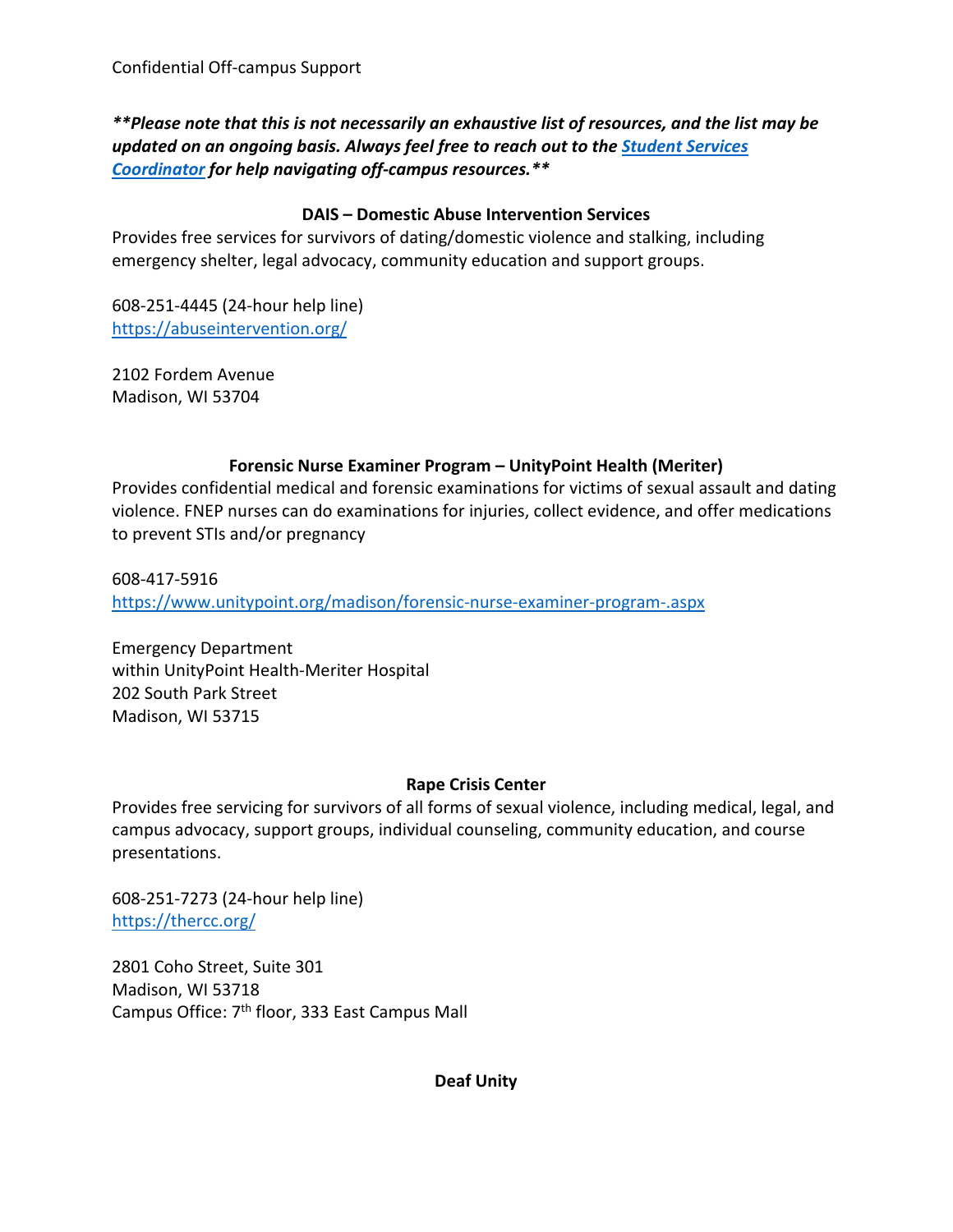Confidential Off-campus Support

Provides advocacy for victims of sexual assault, intimate partner violence, and stalking. Advocacy is provided by staff who are Deaf and use American Sign Language. Services include text help line, emotional support, and legal and medical accompaniment.

<https://www.deafunitywi.org/> Text: 608-466-2881 (9:00 am – 10:00 pm Monday-Friday) Email: [help@deafunitywi.org](mailto:help@deafunitywi.org)

#### **UNIDOS**

Provides direct services to Latina and non-Latina survivors of sexual assault and domestic violence in Dane and surrounding counties, including information and referral, support groups, leadership development, advocacy, peer support, and community organizing.

608-259-9195 (office) 1-800-510-9195 (24/7 help line) <https://unidoswi.org/en/>

#### **Freedom, Inc.**

Provides services that are language-gender-generation and culture-specific to women, gender non-conforming, and youth, in African American and Southeast Asian families. Services to domestic violence and sexual assault victims and survivors include advocacy, outreach, referral, direct services, and support services to victims/survivors and their families.

<https://freedom-inc.org/>

608-416-5337 1810 South Park Street Madison, WI 53713

#### **Room To Be Safe**

A non-emergency lesbian, gay, bisexual, transgender and queer (LGBTQ) resource line that provides information about safety planning and intimate partner violence in LGBTQ relationships and can connect callers to providers in their area. This is not a 24-hour hotline. A call will be answered within 24 hours on weekdays and varying hours on weekends. You can ask for a phone or text response.

<https://www.roomtobesafe.org/> 414-856-LGBT (5428)

**Off Campus Mental Health Resources:**

**Source:**<https://www.namiuw.org/on-and-off-campus-help.html>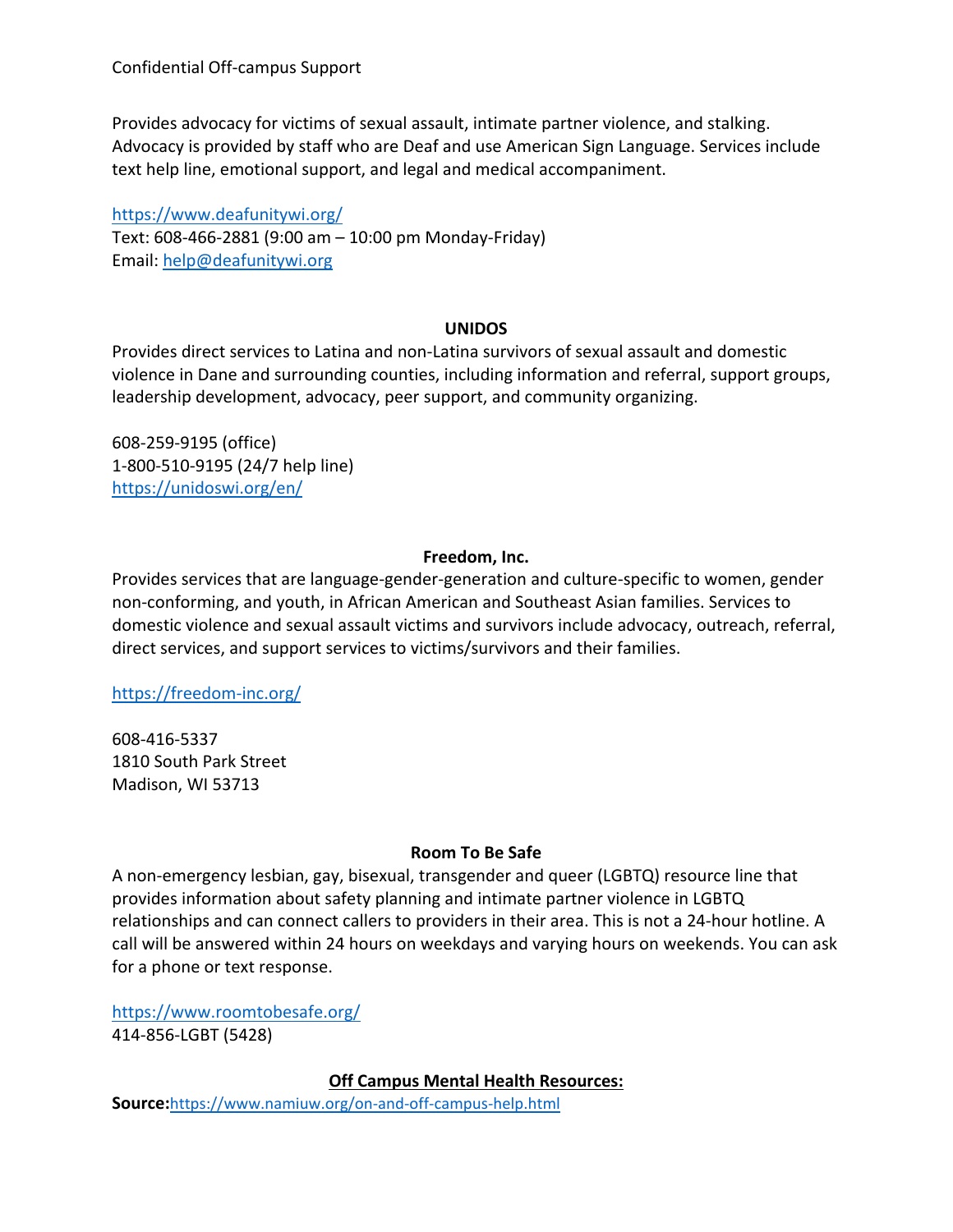#### **Journey Mental Health**

Located in Madison, Journey offers individual, group, and family therapy as well as substance use treatment. Journey offers psychiatric and counseling based care and is well equipped to work with a variety of conditions. For more information, visit their website <https://journeymhc.org/> or call 608-280-2720 to schedule an appointment.

#### **Psychiatric Services**

Located at 2727 Marshall Court, Psychiatric Services provides individual, couple, and family therapy and counseling as well as psychiatry and cognitive behavioral therapy. Anyone interested can visit their website <http://www.psychsvcs.com/> or call 608-238-9354 to schedule an appointment.

## **Dane County Rape Crisis Center**

The Rape Crisis Center provides resources to anyone affected by recent or past sexual assault including victims, friends, and family. At the Rape Crisis Center, you can find healing and counseling as well as medical, legal, and campus advocacy. Visit their website [\(https://thercc.org/\)](https://thercc.org/)) or call 608-251-5126 to learn more.

## **Domestic Abuse Intervention Services**

DAIS aims to empower those affected by domestic violence and advocate for social change. DAIS provides a 24 hour help line, legal advocacy, support groups, and domestic violence shelter. Contact DAIS at 608-251-1237 or visit their website [http://abuseintervention.org/.](http://abuseintervention.org/)

## **Sankofa Behavioral & Community Health**

Sankofa is a short drive off campus in Monona. Sankofa offers mental health counseling, assessment, case management, culturally-specific counseling, and medication management. SBCH is accessible via phone at 608-285-9101 or online at [http://www.sankofabch.org/index.html.](http://www.sankofabch.org/index.html)

## **Access Community Health Centers**

With multiple locations around Madison and a focus on affordable care, Access Community Health Center may be a good option for students. Access provides a variety of behavioral health services including treatment of depression, anxiety, stress, grief, anger, and drug abuse. Visit their website, [http://accesscommunityhealthcenters.org/,](http://accesscommunityhealthcenters.org/) to learn more or call 608-443-5500 to set up an appointment.

## **Hospitals**

If you or a loved one is in need of hospitalization, the following hospitals are equipped to handle in-patient mental health patients. Below are listed the addresses of Madison hospitals, their website, address, and phone number to get more information on their process and inpatient admission.